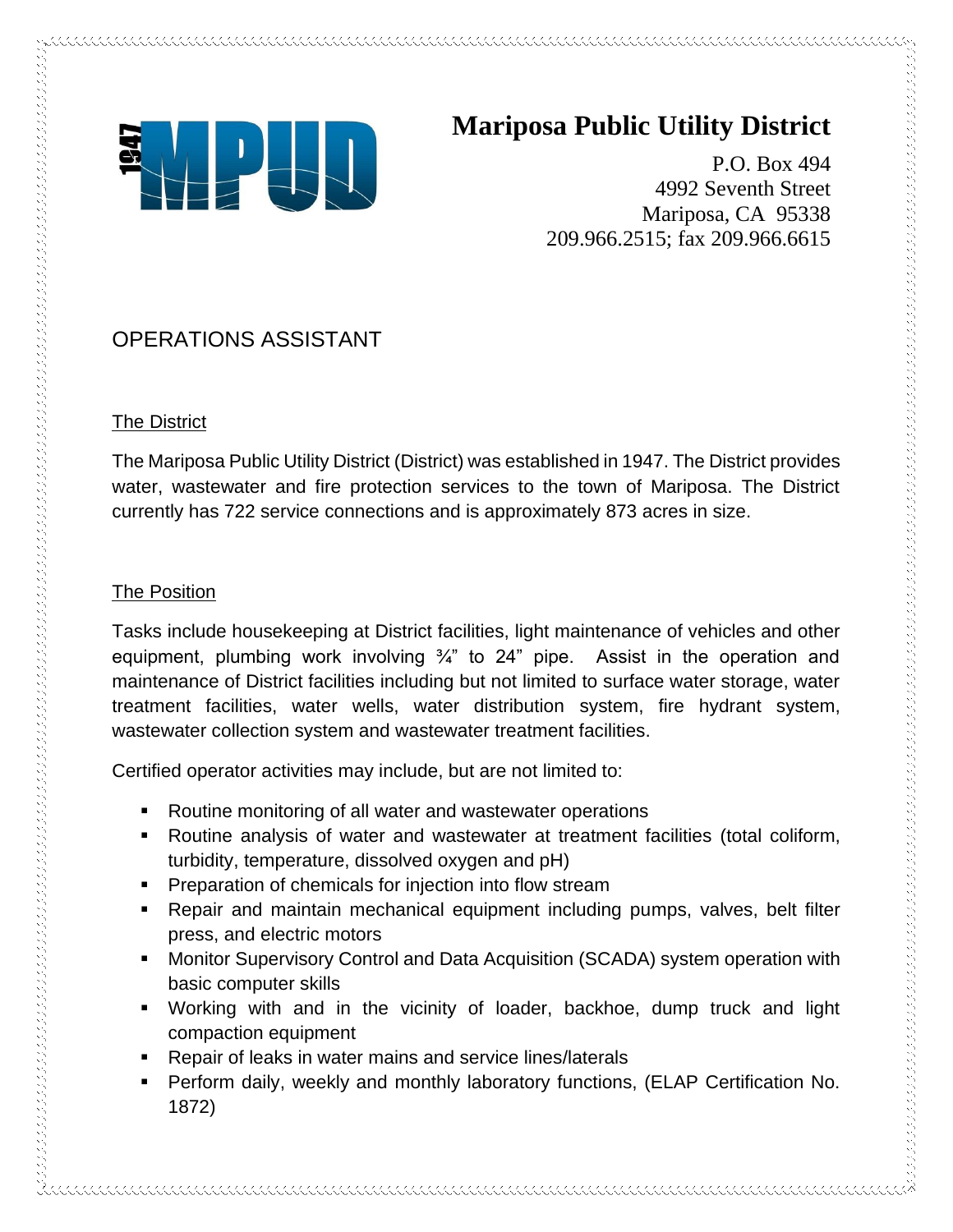- Lifting heavy objects (100-pound bags, equipment, etc.)
- Water meter reading
- Housekeeping, maintain equipment and vehicles, painting and fence repair

The treatment plant operators are directly responsible to the supervising treatment plant operator and the General Manager of the District.

#### WORK SCHEDULE:

Full time hourly employees work a flex schedule, working eight 9-hour days and one 8 hour day at base pay per two week pay period. Work days may include Saturday or Sunday or both. District employees may be required to work other periods than their assigned shift or additional hours. Some of the duties may require work during poor or extreme weather conditions and/or at night.

The treatment plant operators will be included on an "on-call" schedule where the employee will carry a pager and respond to calls after normal work hours. This may include two to four nights per week.

#### The Candidate

Minimum Qualifications

- High school graduate or equivalent
- Possession of a valid California Class "C" driver's license

### Preferred Qualifications

- Completed minimum amount of education for certification as a Wastewater Treatment Operator in Training (OIT) (attach support documents)
	- o 3-unit college semester math or science course or
	- o Certificate of completion for coursework to verify completion of the online course -*Operator of Wastewater Treatment Plants* through CSUS Office of Water Programs. [http://www.owp.csus.edu/courses/wastewater/operation-of-](http://www.owp.csus.edu/courses/wastewater/operation-of-wastewater-treatment-plants-vol-i.php)

[wastewater-treatment-plants-vol-i.php](http://www.owp.csus.edu/courses/wastewater/operation-of-wastewater-treatment-plants-vol-i.php)

- Experience as a water and/or wastewater treatment plant operator
- (T1) Water Treatment Operator certificate
- (D1) Water Distribution Operator certificate
- (Grade I) Wastewater Operator certificate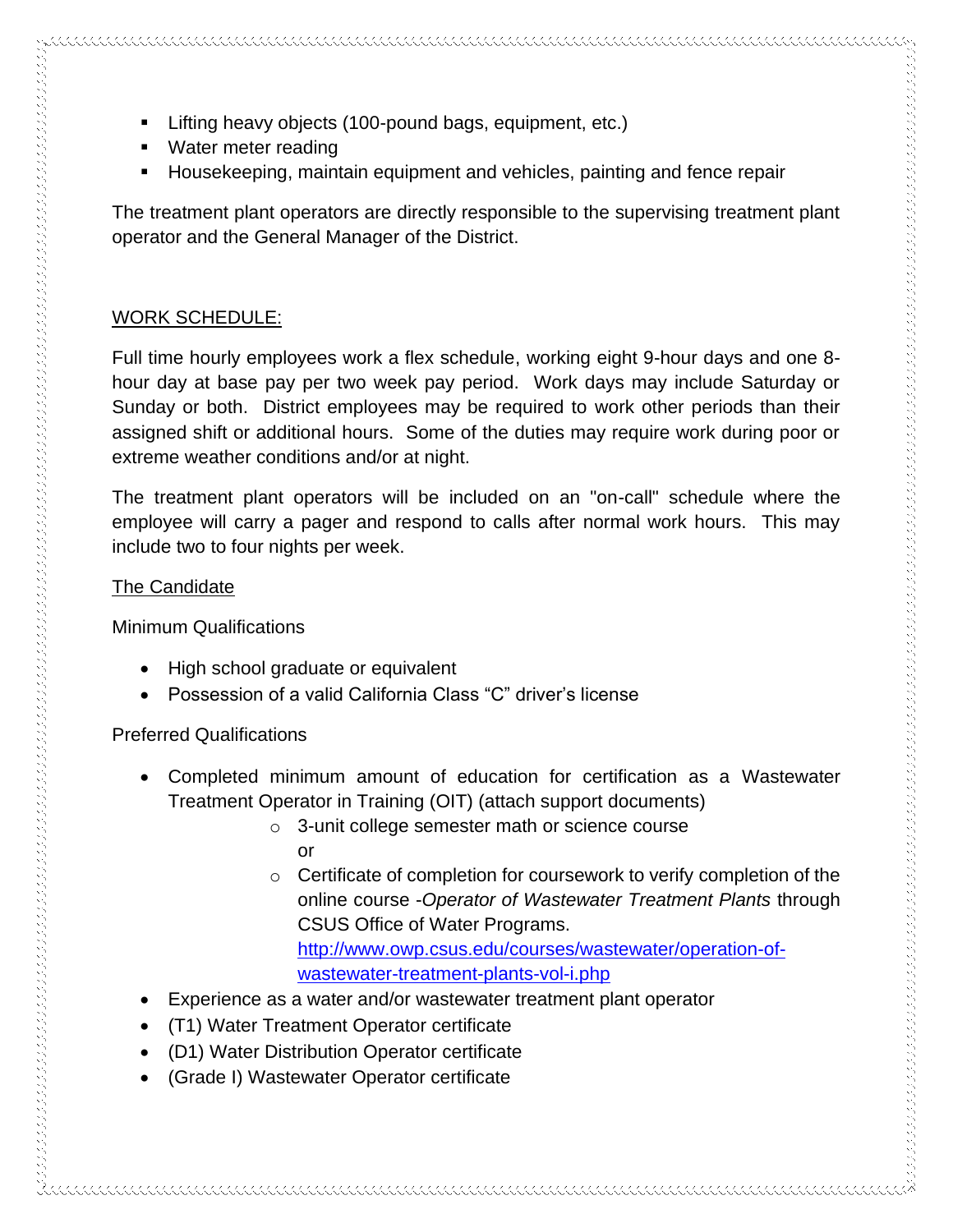#### Conditional Offer of Employment

An offer of employment will be conditional upon passing a physical examination by a qualified examiner approved by the District. Cost of the exam will be paid by the District. District employees are subject to random, reasonable suspicion and post-accident alcohol and drug testing.

#### Post Employment Requirements

Within 18 months of appointment:

- Obtain a Grade 1 Water Treatment certificate (T-1)
- Obtain a Grade 1 Wastewater Treatment Operator certificate (Grade I)

Within 24 months of appointment:

• Obtain a Grade 1 Distribution System Operator certificate (D-1)

#### Compensation and Benefits

The base hourly rate for an applicant who meets the minimum qualifications for this position will be determined by the General Manager. The hourly rate for applicants who meet the preferred qualifications will be increased according to qualifications and experience.

In addition, benefits are provided which include:

*Retirement:* The District participates in the California Public Employees Retirement System (CalPERS). The retirement benefit depends on membership date with CalPERS (Classic Members – 2% @ 60; PEPRA Plan – new hires after January 1, 2013, 2% @ 62) Coverage begins after two complete months of employment.

*Medical and Dental Insurance Coverage:* Employees and their eligible family members are eligible for medical insurance coverage the first of the month following thirty (30) full days of employment and dental insurance coverage the first of the month following ninety (90) full days of employment. The District pays the entire premium.

*Sick Leave:* Sick leave is accrued at the rate of 6.5 days per year (2.0 hours per pay period), increasing to 9.75 days/year (3.0 hours per pay period) after 5 years of service, and 12 days/year (3.7 hours per pay period) after 10 years of service.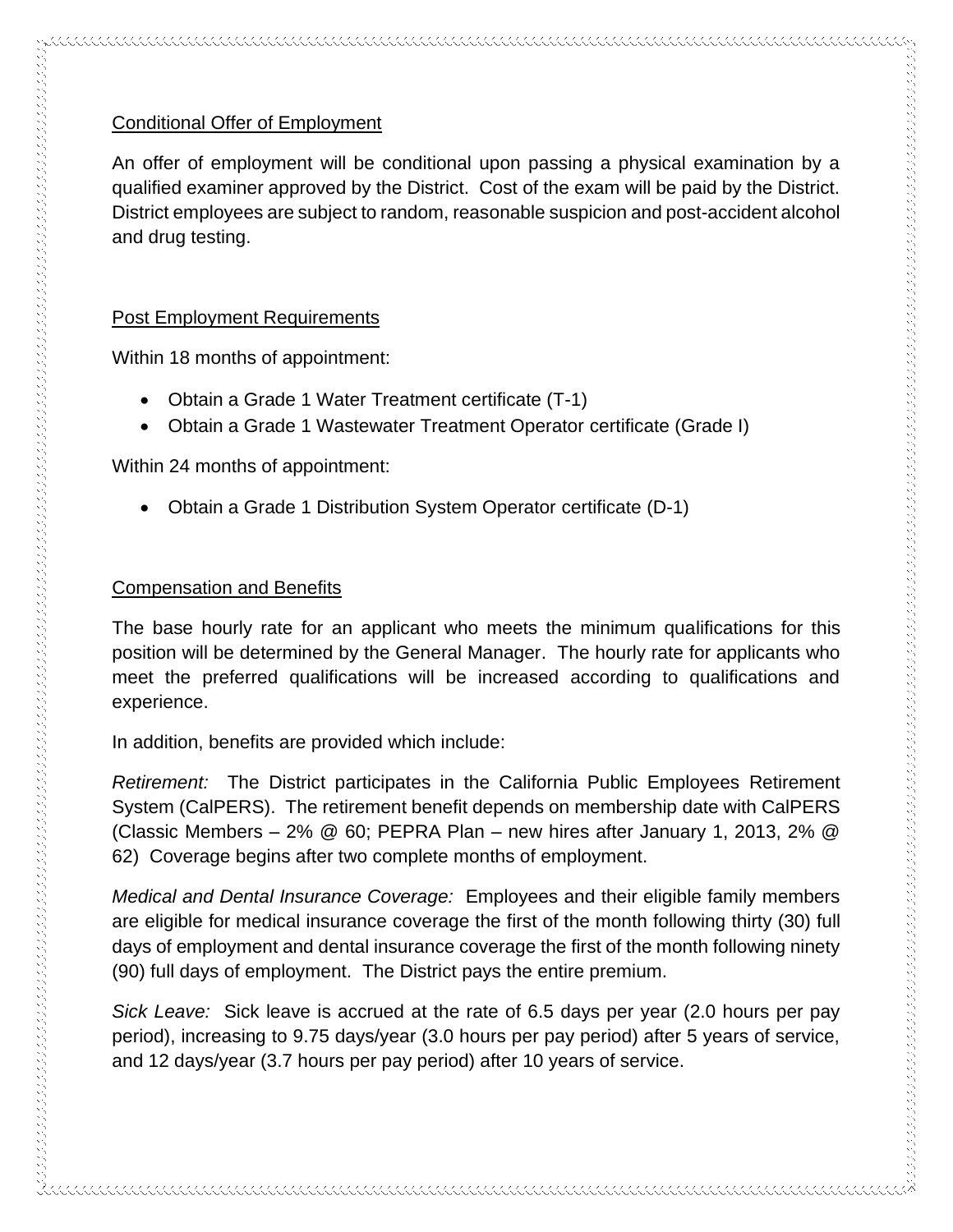*Holidays:* Employees receive eleven (11) paid holidays per year.

*Vacation:* Vacation leave is accrued at the rate of (ten) 10 days/year, increasing to (fifteen) 15 days/year after 5 years of service, and (twenty) 20 days/year after 10 years of service.

#### Probationary Period

A new employee is on probation for a period of one year from the date of hire. The new employee's performance will be evaluated throughout the probationary period. Employment may be terminated without cause at any time by the General Manager.

#### Application Instructions:

Please submit a completed and signed District Employment Application and Supplemental Questionnaire. A resume may be included with the application, but will not be accepted in lieu of the required application documents. Application packages may be hand-delivered to the Mariposa Public Utility District administrative office located at 4992 7 th Street; mailed to P.O. Box 494, Mariposa, CA 95338; or e-mailed as a PDF file to [mpudoffice@sti.net.](mailto:mpudoffice@sti.net)

The position will remain open until filled.

March 2022